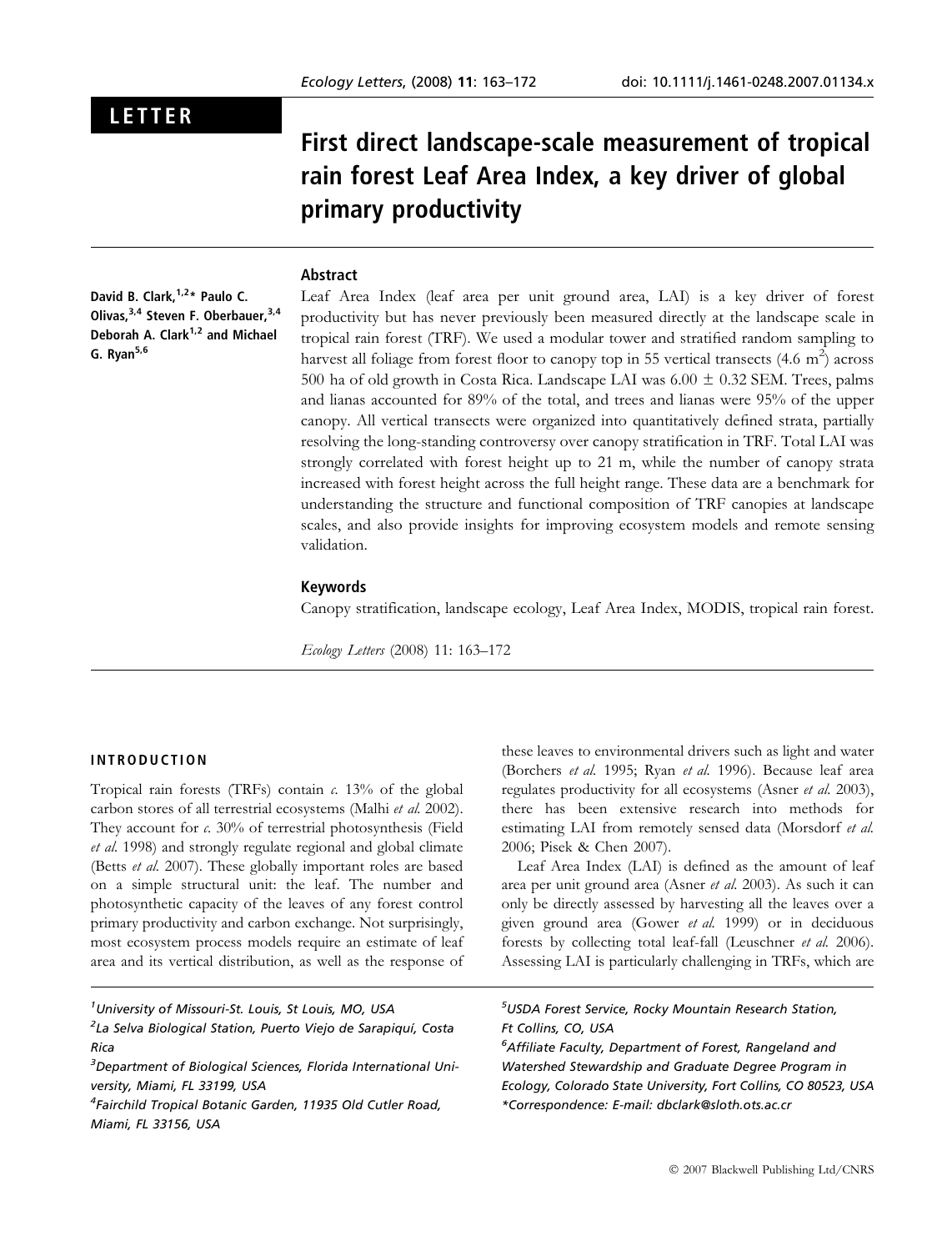typically tall, structurally complex and evergreen ecosystems. Previous direct measurements of TRF LAI have been limited to very small areas (e.g. Ogawa et al. 1965; Putz 1983; McWilliam et al. 1993; Richards 1996), so it has not been possible to assess the within-landscape variation in LAI and its relation to environmental drivers such as soil fertility, topography and disturbance history.

Leaf Area Index can be assessed indirectly in several ways. One class of indirect estimates involves measurement of transmitted or reflected light and calculations using a series of assumptions and models. Examples include estimates from satellites like MODIS and SPOT (Myneni et al. 1997; Pisek & Chen 2007), airborne lasers (Morsdorf et al. 2006), or from ground-based light sensors such as the LI-COR LAI-2000 Plant Canopy Analyzer (Aragão et al. 2005) or hemispherical photography (LeBlanc et al. 2005). These methods provide a radiation index more accurately described as Estimated Leaf (or Plant) Area Index. Indirect estimates of LAI can also be obtained via allometric equations based on harvest data and applying these at the stand scale (Gower et al. 1999). Indirect methods require validation with directly measured data, and calibration coefficients are frequently necessary to adjust indirect estimates to field data (Gower et al. 1999). Without data on directly measured LAI it has been impossible to assess the accuracy of existing indirect estimates of TRF LAI.

From the point of view of understanding photosynthesis and plant water use, knowing total LAI is only a first step. Another issue is the distribution of this leaf area among physiologically distinct plant types. This is especially challenging in TRFs, where plant diversity can easily exceed 2000 species (Hartshorn & Hammel 1994). Because plant functional groups differ widely in physiological performance (Geron et al. 2002; Cavaleri et al. 2006; Santiago & Wright 2007), realistic carbon uptake models require a landscapescale understanding of the functional-group composition of LAI. It is also possible that the relative abundances of different plant functional groups are already changing due to global climate change (Phillips et al. 2002). In spite of the inherent scientific interest in understanding the threedimensional distribution of plant functional groups, to date there has been no landscape-scale assessment of plant functional groups LAI in any TRF.

Another challenge that has intrigued biologists for more than a century is the three-dimensional distribution of TRF LAI. Early observers suggested that TRF canopies are organized into distinct strata, while later researchers questioned this view (Richards 1996). The existence and distribution of such strata in TRF has profound consequences for energy absorption and photosynthesis (Wu et al. 2000) as well as for the abundance and distribution of plants and animals. Progress on the issue has been stymied by a lack of replicated sampling of the three-dimensional distribution of LAI at the landscape scale, as well by the confusing multiplicity of definitions for canopy strata (Parker & Brown 2000).

Here, we report the first use of a novel approach to directly measure the three-dimensional physical and biological structure of the foliage over an old-growth TRF landscape, and to assess how this structure relates to environmental variation. This research is part of a larger project (Clark & Clark 2000; Loescher et al. 2003; Cavaleri et al. 2006) to combine these data with measured physiological responses to parameterize process models of TRF forest carbon cycling, and to assess these models using field measurements of forest performance across this landscape.

We applied two new approaches to address the multiple challenges for obtaining an unbiased sample of the threedimensional distribution of LAI for each plant functional group at the landscape scale. First, we developed a rigorous statistical design to ensure unbiased sampling across the landscape. This design explicitly incorporated major landscape gradients and addressed the issues of lack of replication and limited spatial extent affecting previous direct measurements of TRF LAI. Our second innovation was to incorporate a movable 46-m tall modular tower (Fig. 1) that was repeatedly built, disassembled, moved and rebuilt in locations determined by the statistical design. The tower enabled us to directly harvest all leaves in vertical transects from the forest floor to the top of the highest canopy. This approach eliminated the calibration and validation problems associated with indirect LAI estimates and enabled a quantitative evaluation of the biological composition and three-dimensional distribution of forest LAI.

The combination of the sampling design and movable tower permitted us to directly measure the horizontal and vertical distribution of LAI across an old-growth TRF landscape, to assess how LAI varied across major environmental gradients, and to measure the vertical distribution of LAI among plant functional groups. We discuss our findings in terms of their relation to landscape forest dynamics and canopy organization as well as to global issues in understanding and measuring ecosystem processes in TRFs. Finally, we show how this approach can be used to calibrate and validate currently widely used indirect estimates of landscape-scale LAI.

# METHODS

The study was carried out in a 515 ha section of upland oldgrowth tropical wet forest at the La Selva Biological Station in the Atlantic lowlands of Costa Rica. Annual rainfall is c. 4000 mm and mean temperature c. 26 °C (Sanford et al. 1994). A modular walk-up tower (Fig. 1) was used to harvest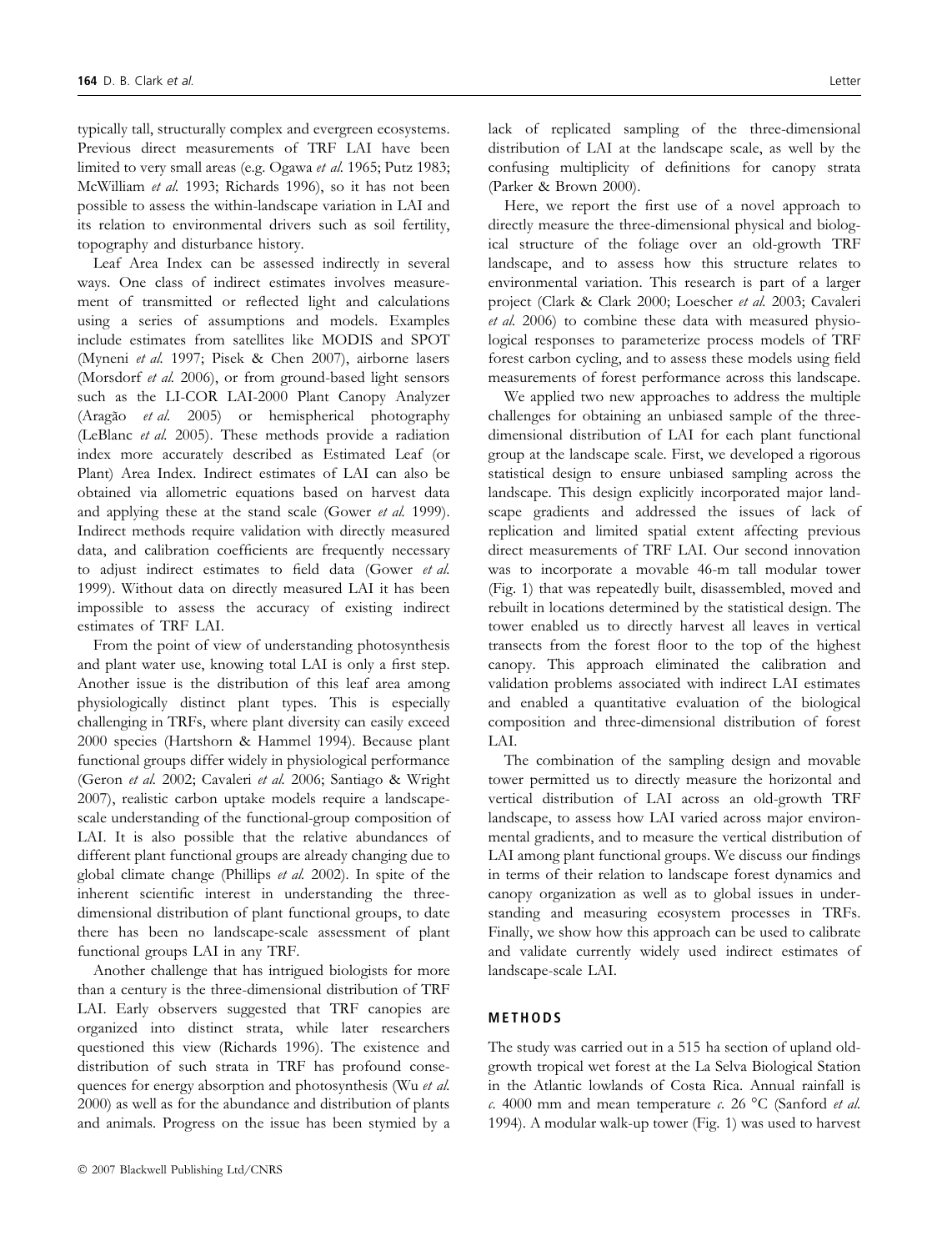

Figure 1 Construction of a practice tower in an open field. Tower is at level 10 (18.6 m tall) of 24 possible levels (sections). Field crew is preparing to lift another section using a small davit visible to the left of the top installed section of the tower.

all leaves and branches in 55 vertical transects from forest floor to the highest leaf. The transect footprint was  $2.42 \text{ m}^2$  $(1.30 \times 1.86 \text{ m})$  for the first four transects (June–August 2003). We then obtained a side platform (Fig. S1) to expand the area sampled to 4.56 m<sup>2</sup> (2.45  $\times$  1.86 m) for the next 51 transects (August 2003–March 2005). Because data from the two configurations did not differ significantly in LAI or forest height (data not presented), we analysed all transects together.

Locations for 45 vertical transect sites (Fig. 2) were selected using a stratified random design based on (1) GIS coverages (http://www.ots.duke.edu/en/laselva/gis.shtml) of predicted total soil phosphorus at 0–10 cm depth (kriged from 1200 soil P measurements, Clark et al., unpubl. data), and (2) degree of slope predicted from a Digital Terrain Model. At La Selva phosphorus appears to be a major limiting nutrient (Lovelock et al. 2004; Espeleta & Clark 2007), and forest structure varies with slope (Clark & Clark 2000). The 45 random sites included few low-canopy sites, as would be expected from the rarity of such sites at the landscape scale (e.g.  $1.5\%$  of forest heights are  $\leq 2$  m; Clark



Figure 2 Locations of the 45 randomly sampled towers (red pushpins) and 10 low-canopy-height sites (pink circles) over 515 ha of upland (non-flooded) old-growth tropical rain forest at the La Selva Biological Station, Costa Rica. Principal soil types are old alluvial terrace inceptisols (brown), stream valley colluvial soils (blue) and residual ultisols (yellow) (Clark et al. 1998). Intercalated white areas are frequently flooded or waterlogged soils (swamp and recent alluvium) and were not sampled.

et al. 1996 and Fig. S2). We designed a separate random protocol for unbiased selection of an additional 10 sample sites with canopy top heights  $\leq 16$  m. Further detail on site selection is given in Appendix S1.

For analyses of landscape-scale patterns we use data from the 45 stratified random sites. For analyses involving relations with forest height (height of the highest leaf in each vertical transect) we use the combined data set (45 random sites  $+10$  low-canopy sites).

At each site all leaves within each 1.86-m-tall tower section were harvested, with sections harvested sequentially from the ground through the highest section with plant material. At harvest we separated leaves into nine functional groups (Table 1). Leaves were bagged by tower section and functional group and taken to the laboratory where one-sided leaf area was measured with a LI-COR-3100 leaf area meter. Finely compound leaves were divided into small pieces to avoid overlapping and leaf area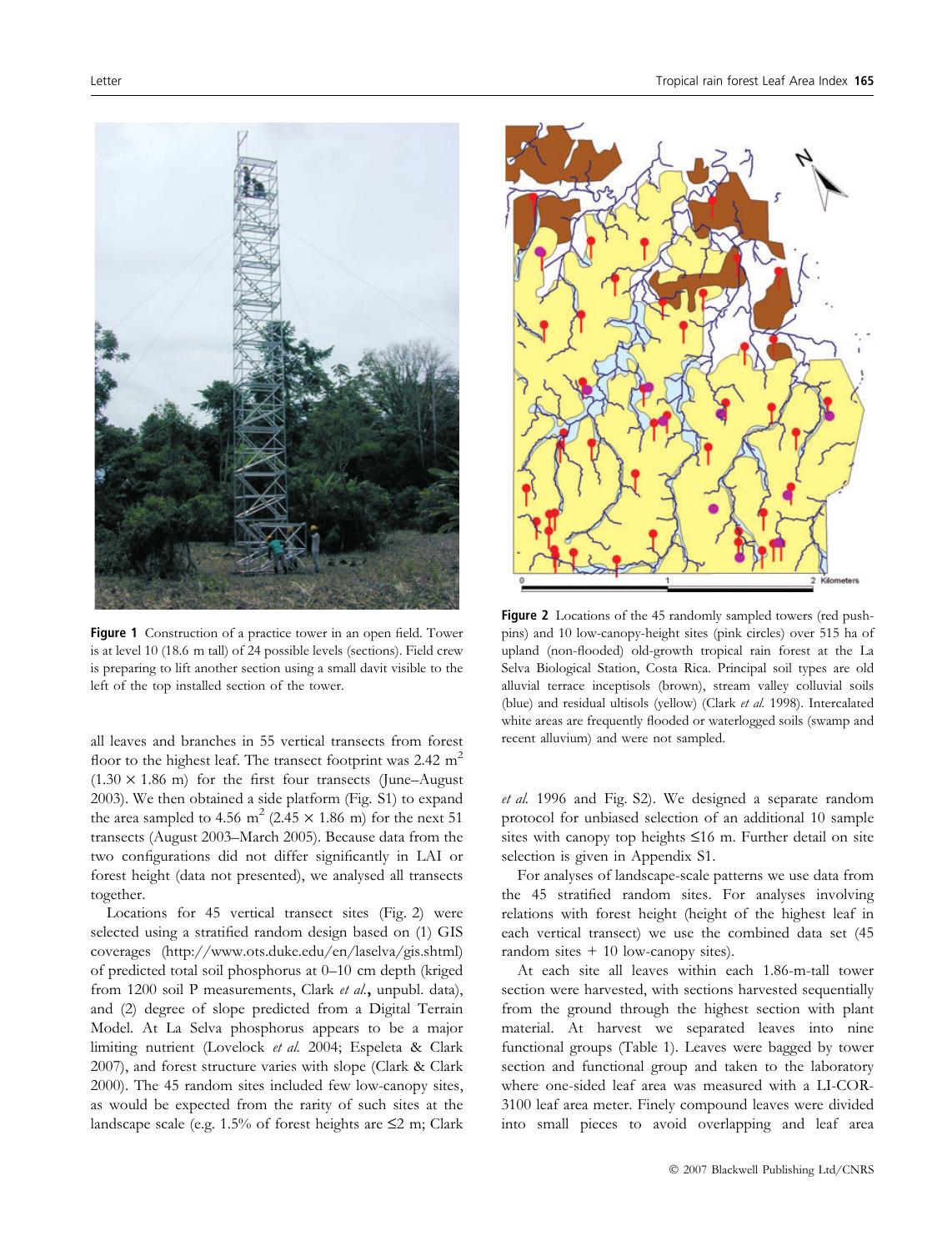**Table 1** Mean Leaf Area Index (LAI,  $m^2 m^{-2}$ ) for all plant functional groups based on 45 stratified random samples (see Methods)

| Functional group          | Mean<br>LAI | $\%$ LAI | Basal area<br>$(m^2 \text{ ha}^{-1})$ | $%$ Basal<br>area |
|---------------------------|-------------|----------|---------------------------------------|-------------------|
| Trees except Pentaclethra | 2.46        | 40.9     | 15.2                                  | 52.7%             |
| Pentaclethra              | 0.83        | 13.9     | 10.2                                  | 35.3%             |
| Palms                     | 1.33        | 22.1     | 2.9                                   | 10.1              |
| Lianas                    | 0.73        | 12.1     | 0.5                                   | 1.9               |
| Herbaceous climbers       | 0.24        | 3.9      |                                       |                   |
| Herbs                     | 0.15        | 2.6      |                                       |                   |
| Ferns                     | 0.11        | 1.9      |                                       |                   |
| Non-woody epiphytes       | 0.10        | 1.7      |                                       |                   |
| Woody epiphytes           | 0.05        | 0.8      |                                       |                   |
| Total                     | 6.00        | 100.0%   | 28.8                                  | 100.0%            |
| All trees                 | 3.29        | 54.8     | 25.4                                  | 88.0%             |
| Palms                     | 1.33        | 22.1     | 2.9                                   | 10.1              |
| Lianas                    | 0.73        | 12.1     | 0.5                                   | 1.9               |
| All others                | 0.66        | 10.9     |                                       |                   |
| Total                     | 6.00        | 100.0%   | 28.8                                  | 100.0%            |

The dominant tree *Pentaclethra macroloba* was treated as a separate functional group during sampling; the species is combined in the 'All Trees' category for the summary comparisons. Basal area data are for stems  $\geq$ 5 cm diameter occurring within 10 m of the towers (see Methods); data are re-scaled to  $m^2$  ha<sup>-1</sup>.

underestimation. For species such as Pentaclethra macroloba (Willd.) Kuntze that tend to close their leaflets when harvested, leaves were kept attached to the branches and put in water to stimulate leaf reopening the next day. Leaves that did not reopen were measured as is and the folded area multiplied by 2. The raw data for LAI for all 55 towers, divided by tower section height and plant functional group, are given in Appendix S2.

We assessed stem number and basal area of all woody stems  $\geq$ 5 cm diameter in 10-m radius circular plots centred on tower footprints ( $n = 54$ ; data were inadvertently not taken for one tower). Using a diameter tape, we measured stem diameter (mm) at 1.3 m height or above basal irregularities such as buttresses. Using a half-core auger, we collected 8–10 soil samples to 10 cm depth within 1–2 m of each tower footprint and then bulked them for a single soil sample per tower. Soil nutrients were analysed at the Institute of Soil Science and Forest Nutrition, University of Goettingen, Germany using standard methods (König & Fortmann 1996a,b).

We measured light gradients in each vertical transect by taking a hemispherical photograph at the centre of the floor of each tower section before the vegetation was harvested from the section. We used a Nikon Coolpix 4500 camera with a Nikon fisheye converter (FC-E8  $0.21 \times$ ) and the program Gap Light Analyzer (Version 2), Forest Ecology Lab, Simon Fraser University, Burnaby, B.C., Canada, to calculate canopy openness.

We visually assessed areas of high leaf-area density (canopy strata) in each vertical profile by arranging all vertical 55 profile graphs side by side and looking for decision rules that quantified our visual impressions of stratification. We determined that two simple criteria were sufficient to divide the data into two classes that differed in mean LAI and leaf density by more than an order of magnitude (see Results). 'Strata' were defined as profile segments within which the LAI of each included tower section was  $\geq 0.200$ , or if the stratum was a single tower section, with a sectional LAI  $\geq$ 0.300. We term the very low leaf-density spaces between strata 'free air space'. While the quantitative limits to these classes are somewhat arbitrary, this classification lead to highly interpretable relations with forest structure (see Results). This approach is a quantitative extension of the Connell et al. (1997) presenceabsence model and is similar to using a threshold in LiDAR remotely sensed data to define open and closed sub-canopy space (Lefsky et al. 2002). Our definition also corresponds to Definition 7 of canopy strata by Parker & Brown (2000), 'Stratification = Clumped Leaf Area with Height'.

MODIS satellite indirect estimates of LAI are used by researchers worldwide. As an example of using directly measured LAI to validate indirectly measured estimates, we assessed the MODIS estimates of LAI at our study site by analysing all available MODIS data for the period of tower construction (20 June 2003–16 March 2005) for the  $4.1 \text{ km}^2$ pixels covering our study area (tiles 25,26,32,33). The product analysed was the MODIS ASCII Subsets Leaf Area Index 8- Day Composite [Collection 4] (ftp://daac.ornl.gov/data/ modis\_ascii\_subsets/C4\_MOD15A2/data/MOD15A2. fn\_crlaselv.txt). We used only data for which the quality control variable MODLAND was 00 (Excellent) or 01 (OK but not the best).

## RESULTS

#### Landscape patterns of LAI

The landscape mean LAI was  $6.00$  ( $n = 45$ , range 1.20– 12.94, SEM  $\pm$  0.32). In spite of the effects of scattered emergent trees (Fig. S2), high plant diversity, and tree mortality rates of  $2-3\%$  year<sup>-1</sup> (Lieberman *et al.* 1990), the coefficient of variation in LAI among sites was only 36%. Trees were the most important functional group (LAI 3.29), followed by palms (1.33) and lianas (0.73, Table 1). Although groups like epiphytes, ferns and herbs contribute important fractions of plant biodiversity (Hartshorn & Hammel 1994), in total they accounted for only 11% of total LAI (Table 1).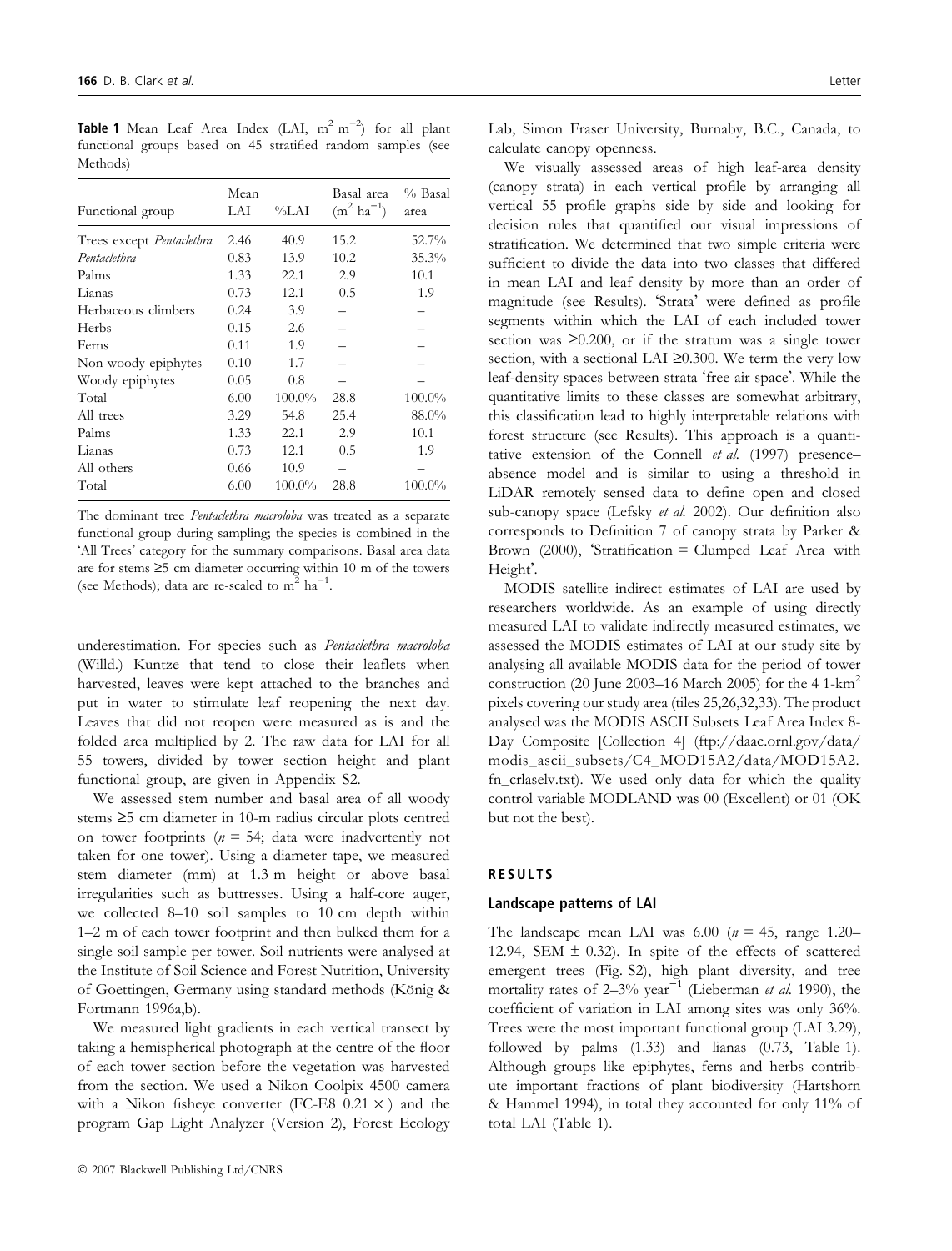The ratio of plant functional group LAI to the corresponding basal area in the forest inventory plots was 1.34 LAI  $m^{-2}$  of stem for lianas, 0.46 for palms and 0.13 for trees. Lianas, which are structural parasites, use approximately an order of magnitude less stem basal area per unit of leaf area than do trees. Palms, which are unbranched and have very large leaves, are intermediate between these two life forms in leaf area display efficiency.

At the spatial scale of the vertical transect footprints  $(4.6 \text{ m}^2)$ , sites with very low LAI were rare. None of the random-sampled sites ( $n = 45$ ) had an LAI of <1.

The densest concentration of LAI was at 0–4 m above the ground (Fig. 3a, Table S1). Among-site variation in LAI at a given height was lowest near the ground (0–4 m), intermediate from 5 to 24 m, and highest in the upper



canopy. At the landscape scale the cumulative LAI increase from the ground was approximately linear to  $\alpha$ . 26 m (Fig. 4a). A cumulative LAI of 1 was reached by  $c$ . 4 m height, so that on average understory plants were shaded by 5 units of LAI vertically overhead. The topmost (highest above the ground) unit of LAI, that most accessible to many aircraft- or satellite-borne remote sensing instruments, was distributed between 25 and 45 m (Fig. 4a).

Functional group composition varied greatly with height above the ground (Fig. 4b, Table S2). Palms and minor functional groups like herbs (Table 1) dominated LAI below 2 m, and palms were also important up to the lower canopy. Although lianas contributed only 12% of total LAI



**Figure 3** (a) Mean LAI  $\pm$  1 SEM per height interval sampled for 45 randomly sampled vertical profiles in old-growth tropical rain forest, La Selva, Costa Rica. (b) LAI increases linearly with forest height up to c. 21 m and is not related to canopy height above 21 m. The 45 sites labelled 'R' were selected with a stratified random design based on three levels of total predicted soil P and three levels of slope class (five sites in each of nine classes); the 10 'L' sites were selected to have low canopy heights.

Figure 4 (a) Cumulative LAI (black circles) as a function of height above the ground, based on mean values for 45 randomly sampled vertical profiles in old-growth tropical rain forest at the La Selva Biological Station, Costa Rica. (b) LAI composition by plant functional group as a function of height for the same 45 random samples. 'Trees' includes the dominant species Pentaclethra macroloba; 'Other FG' - herbs, ferns, epiphytes, herbaceous vines. Heights above 30 m are grouped because the cumulative total LAI above this height was  $\leq 0.5$  (a).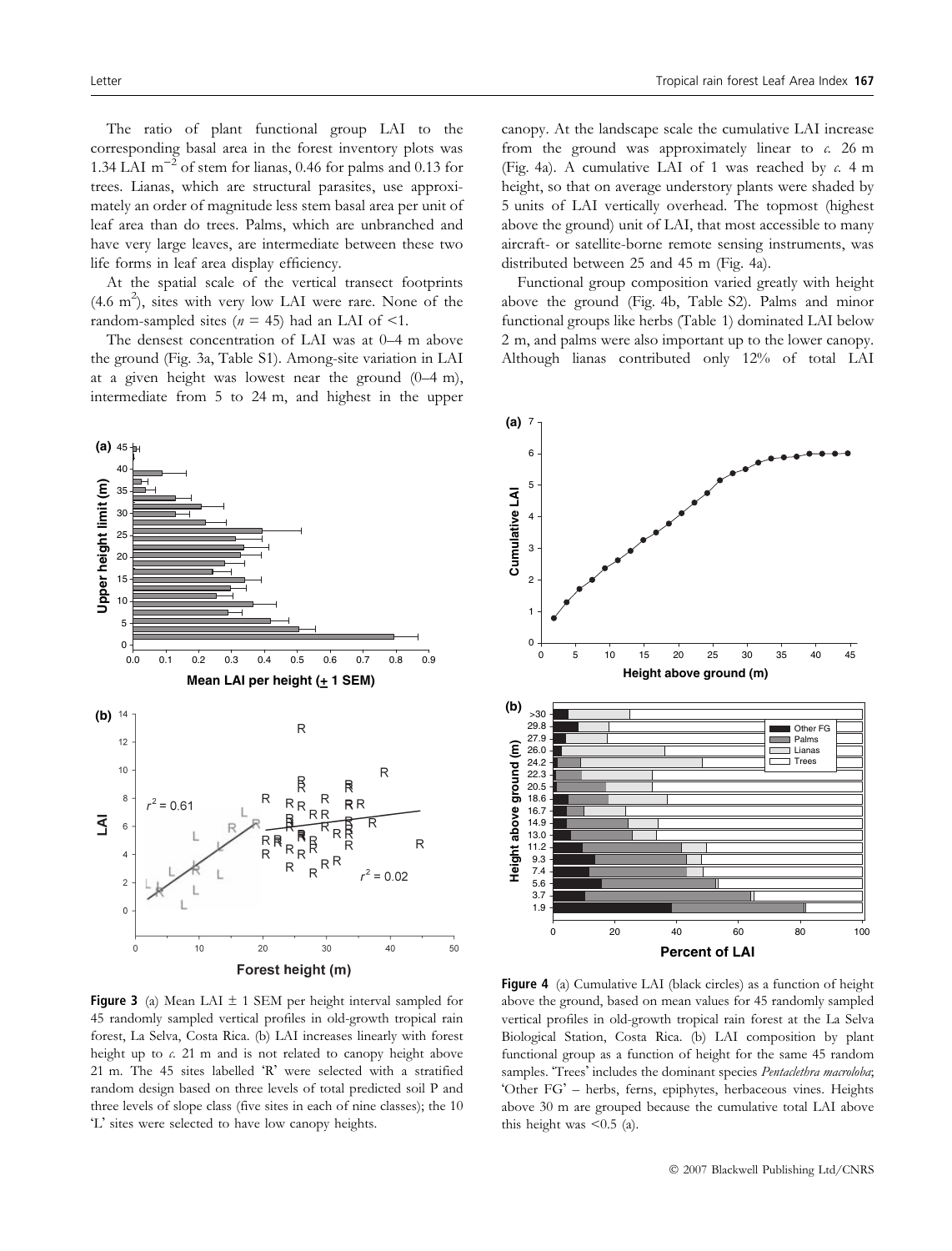(Table 1), they were highly biased towards the high-energy upper canopy and accounted for 22% of the topmost LAI. Trees dominated LAI at heights above 6 m. Pentaclethra contributed 28% of the tree LAI above 26 m, consistent with its contributing 32% of tree basal area for all trees  $\geq$ 10 cm diameter in this forest (Clark & Clark 2000). The topmost LAI was composed almost entirely (95%) of the leaves of trees and lianas.

#### Factors determining local LAI

## Forest structure

**Tower height (m)**

Tower height (m)

 

 

 

   

   

     

   

 

 

 

    2

2<br>2<br>2<br>2<br>2<br>2

     

 

 

 

 

 

 

 

 

 

 

In the combined data set (45 random sites  $+10$  low-canopy sites) LAI increased with local vegetation height ( $r^2 = 0.34$ ,  $P_{1\text{-tail}} < 0.0005$ , df = 54). However the relation was entirely due to the low canopy sites (Fig. 3b). For sites <21 m tall LAI increased linearly with forest height ( $r^2 = 0.61$ ,  $n = 17$ ); sites taller than 21 m showed no correlation ( $r^2 = 0.02$ ,  $n = 38$ ). Thus the build-up of LAI at a given site is initially strongly driven by upward regeneration in canopy gaps, while factors other than canopy height are responsible for the fivefold variation in LAI in the taller-canopy sites (LAI range 2.66–12.94,  $n = 38$ ).

Site LAI was correlated with tree basal area around each tower. The highest correlation was with the sum of weighted basal area within 10 m of the tower, weighting each tree's basal area by the factor  $[1/(\text{distance to tower})^2]$ . The resulting equation was: LAI =  $3.73 + 2.67(\Sigma(BA/D)s$ - $\text{tance}^2$ ) – 3.56 $\Sigma$ (BA/Distance<sup>2</sup> – 0.94)<sup>2</sup> (P < 0.003,  $r^2$  = 0.21,  $n = 54$ ). The highest site LAI was thus found at intermediate local basal area, with lower LAI at both the lowest- and highest-basal area sites.

#### Edaphic effects, local basal area and seasonality

Because forest height so strongly determined total LAI at sites <21 m tall, we restricted our analyses of other

**Towers arranged in increasing height order** 10 15 20 25 30 35 40 45

possible determinants of local LAI to sites >21 m tall. Over the threefold gradient in soil P and N among the tower sites we found no relation between site LAI and levels of any soil nutrient  $(0-10 \text{ cm depth}; \frac{9}{9} \text{ N}, \text{C} \text{ or total})$ P, concentrations of K, Ca, or Mg, all  $r^2$  < 0.01, data not shown). Although forest height decreased somewhat with increasing slope angle ( $r^2 = 0.12$ ,  $P_{1\text{-tail}} < 0.025$ , df = 37), site LAI was not related to slope angle  $(r^2 < 0.01)$ ,  $df = 37$ .

At tall sites (>21 m) LAI did not differ between sites sampled in the dry season (January–May) or in the wet season ( $P > 0.51$ ,  $n = 10$ , 28) for the 2003–2005 sample period.

#### Canopy stratification

At the landscape-scale this forest, like many old-growth sites, is a complicated mosaic of patches of different disturbance histories and therefore different local canopy heights (Fig. S2). Under these conditions a uniform canopy stratification across the landscape would not be expected. At the local (individual tower) scale, however, the vertical distribution of LAI was distinctly stratified in alternating layers of high leaf density (canopy strata) and of free air space (Fig. 5). This canopy stratification was ubiquitous. All 45 random-point sites had at least one stratum and all had a ground stratum (Fig. 5). Of the 10 low-canopy sites, nine were stratified and all of these had at least a ground stratum (data not shown).

The total LAI within a stratum averaged  $2.00 \pm 0.14$ SEM  $(n = 141)$  compared with an average LAI of  $0.18 \pm 0.02$  SEM in the free air spaces ( $n = 87$ ). Foliage density (LAI per volume) averaged 0.39 and 0.03 m<sup>2</sup> m<sup>-3</sup> in strata and free air spaces, respectively. Median depth for both canopy strata and free air spaces was 2 tower sections (3.72 m vertically). In contrast to site total LAI, the number

> Figure 5 Canopy strata (layers of high foliage density; see Methods) for 45 vertical transects from the ground to the canopy top in old-growth lowland tropical rain forest at the La Selva Biological Station, Costa Rica. Here vertical transects are arranged on the x-axis in increasing height order (their locations on the ground are widely separated; Fig. 2). Canopy strata are numbered consecutively from lowest to highest above the ground (ground stratum  $= 1$ ); blank areas indicate subcanopy free air space.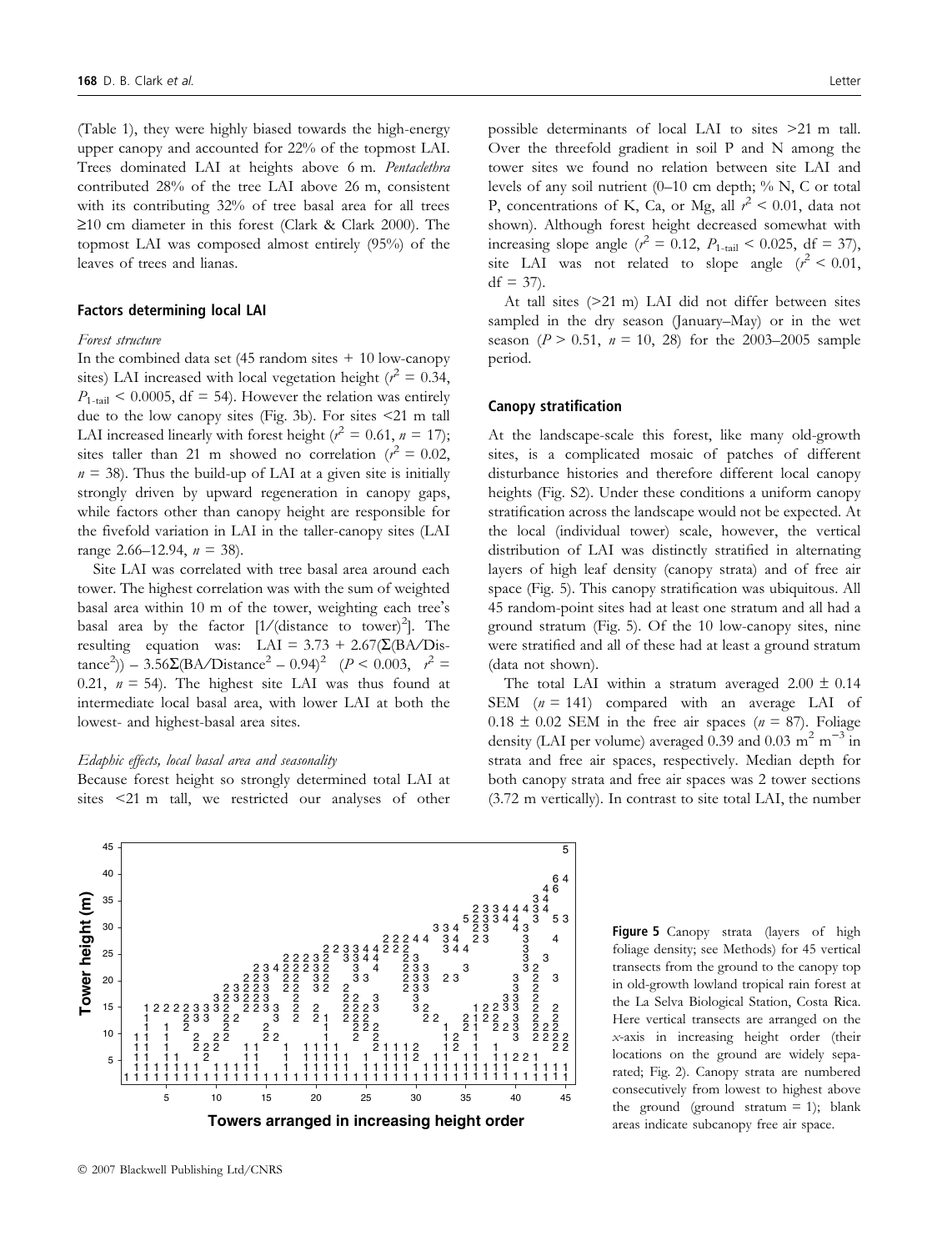of canopy strata increased linearly with forest height, even considering only the sites taller than 21 m ( $r^2 = 0.62$ ,  $P < 0.001$  for all 55 sites,  $r^2 = 0.39$ ,  $P < 0.001$  for the 38 sites >21 m tall).

The structure of alternating canopy strata and free air space strongly influenced light absorption by foliage and branches. The mean rate of decline in light from the top of the canopy to the ground, calculated as the per cent decrease in hemispherical photograph openness per vertical meter descended, was –1.77 ± 0.28% SEM per m descended within canopy strata ( $n = 103$ ) compared with only  $-0.41 \pm 0.21\%$  SEM per m descended in free air spaces  $(n = 82)$ . Within both canopy strata and free air spaces this rate of decrease increased with height above the ground (closer to the canopy top). This relation (per m rate of decline in light vs. height above the ground) was positive and highly significant ( $P < 0.001$ ) for both strata and free spaces, although the  $r^2$  and the regression slope were considerably larger for strata (respective  $r^2 = 0.36, 0.14;$ respective  $b = 0.20, 0.08$ . In contrast the rate of decline in light was not related to segment depth for either strata or free air spaces.

There were a surprising number of reversed vertical light gradients. In pairwise comparisons of light levels at the top and bottom of canopy strata or free spaces, light increased towards the ground for  $11.7\%$  of strata (12/103) and for 39.0% (32/82) of the free air spaces.

# Validation of MODIS satellite remotely sensed indirect estimates

There was no significant difference in estimated LAI over this period among the 4 1-km<sup>2</sup> MODIS pixels covering our study area (Wilcoxon KW:  $P > 0.66$ ,  $n = 24$  dates with good data in all 4 pixels). In each pixel the median estimated LAI was 6.1, and the 95% confidence intervals of MODIS LAI estimates for each  $1 \text{ km}^2$  pixel included the landscape mean (6.0) measured in this study.

# **DISCUSSION**

This first direct assessment of LAI at the landscape scale in a TRF revealed an unexpected degree of predictability for this complex ecosystem. In spite of the heterogeneity imposed by the gap regeneration cycle, by the large number of plant species and by the presence of occasional emergent trees (Fig. S2), we found useful simplifying patterns and relationships underlying the structure of this forest.

## Forest height

Forest height emerged as a key variable for understanding the quantity and vertical distribution of patch-level LAI and

light absorption. LAI accumulated linearly up to  $\alpha$ . 21 m height in a predictable fashion. Canopy strata averaging c. 4 m depth were added in a predictable linear relationship with height up to the highest forest heights measured. Light levels decreased moderately rapidly within canopy strata but decreased much less rapidly or frequently increased with descent through free air spaces. These relationships could be widely tested in other tropical forests using remote sensing, as forest height and to some extent canopy stratification are directly measurable with LiDAR (Lefsky et al. 2002).

For taller sites in this forest, however, the fourfold variation in LAI (LAI 3–13;  $n = 38$ , Fig. 3b) was not related to forest height (Fig. 3b), soil nutrients (Williams et al. 2002) or season of sampling (Myneni et al. 2007). Our working hypothesis is that total leaf area in taller sites is strongly affected by the amount of lateral light, which in turn is related to the disturbance histories of the immediately adjacent forest vegetation. Influences from the adjacent forest on within-profile light levels include vertical growth of plants in canopy gaps, tree mortality, branch pruning, and branch damage from small-scale disturbance. This interpretation is supported by the large number of inverted (increasing from top to bottom) light gradients in free air spaces. These reverse gradients, fully a third of the total, can only be caused by lateral lighting. For low-canopy sites, in contrast, much of the lateral view angle is blocked, restricting the impact of changes in adjacent forest structure.

## Ubiquitous canopy stratification

The universal occurrence of foliar clumps (strata) in our randomly selected sites and in 90% of the low-canopy height sites shows that, in this old-growth tropical forest and at the spatial scale we sampled (tower footprints of 4.6 m<sup>2</sup>), canopies were organized vertically in highly predictable patterns. Forest height alone explained 49% of the variance in the number of foliage strata at the randomly selected sites.

The ubiquity of canopy strata found in this study in one sense resolves the long discussion in tropical ecology over the existence or generality of such strata in TRF (Richards 1996; Baker & Wilson 2000). At the tower-footprint scale we found that foliage was clearly stratified into alternating layers differing by more than an order of magnitude in leaf density. However the horizontal extent of the sampled strata is not resolvable with our data, as the random sample points were widely spaced across the landscape. Now the most productive question about TRF canopy stratification may not be 'Are TRF canopies stratified?', but rather, 'What is the horizontal extent of the average area of equal stratification? Given the relation shown here between the number of strata and forest height, the upper-bound answer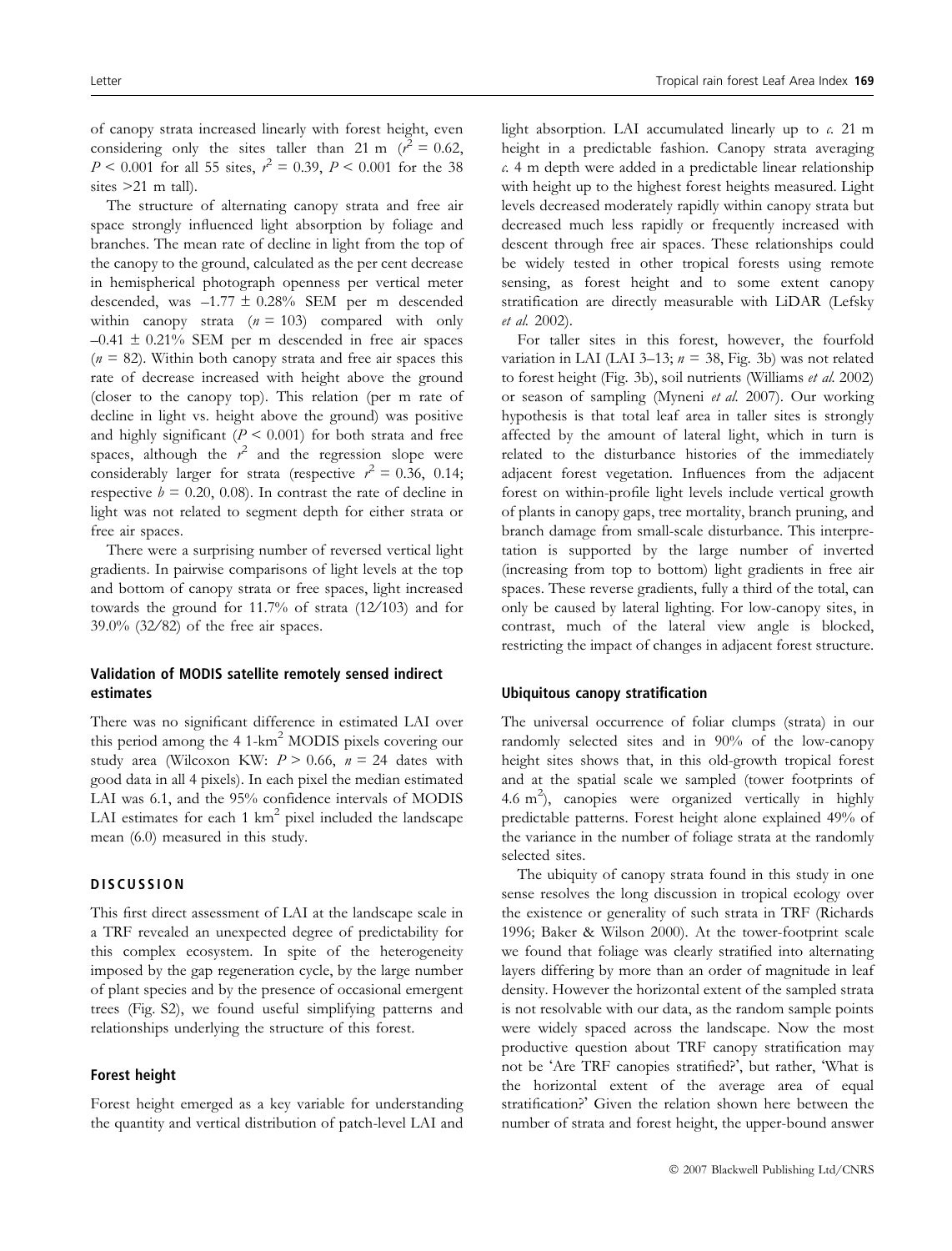to this question is likely to be the average horizontal extent of areas of similar forest height, which is measurable with LiDAR remote sensing.

#### Functional group simplification

In this study we dealt with the challenge posed by tropical forests' high species diversity by classifying plant species into functional groups. Our results show that in terms of forest carbon uptake, further simplification is possible. Three plant functional groups – trees, palms and lianas – accounted for 89% of total forest leaf area. In the highenergy and high-photosynthesis environment where the topmost unit of LAI occurs (heights >24 m, Fig. 4a) functional group concentration was even higher, with trees and lianas accounting for 95% of LAI. It thus seems likely that realistic carbon uptake models can be built with only three plant functional groups, and perhaps with only two.

Lianas have previously been hypothesized to be linked to increased forest dynamics in this biome (Phillips et al. 2002). At La Selva we found lianas contributed 22% of the topmost LAI at the landscape scale. A related study based on the same vertical transects (Cavaleri et al. 2006) found that lianas account for a quarter of this forest's aboveground woody respiration. Intensified research into lianas' physiological and demographic performance would thus be of particular interest.

#### Remote sensing implications

The upper canopy (the topmost LAI) is almost entirely composed of leaves from two plant groups: the subset of trees that reach canopy level, and lianas. Most of TRF plant species diversity is therefore not directly observable in the visible wavelengths even with very high spatial resolution passive remote sensing. For estimates of biodiversity based on passive remote sensing, surrogates for total plant species diversity will likely have to be sought in some additional aspect of forest structure. Our results suggest that research on TRF canopies could profitably focus on the spectral and structural characteristics of the most frequent canopy trees (Clark et al. 2005) and lianas. Here again lianas are of particular interest, particularly if they have different spectral signatures than canopy trees (Castro-Esau et al. 2004).

The close correspondence of the MODIS satellite LAI estimates with our directly measured value for old-growth forest at La Selva suggests that the MODIS algorithm works well over this type of forest. Because this is the first time LAI has been directly measured at the landscape scale, similar studies on other tropical forest landscapes will be necessary to determine how generally applicable the MODIS LAI estimates are across the wide variation in forest structure, floristics, and phenology found in this biome.

#### LAI and functional groups – the landscape view

This study demonstrated that it is possible to obtain unbiased assessments of key ecosystem properties of oldgrowth TRF through direct harvest-based measurements stratified and replicated at the landscape scale. Our data provide the first such landscape-scale estimate of total LAI for this biome, as well as a quantitative assessment of its vertical distribution, its relation to the within-landscape edaphic gradients, and the relative contributions of plant functional groups. In addition to the inherent interest in this data set, it demonstrates the feasibility of parameterizing vegetation process models for this biome with estimators based on directly sampled field data. Obtaining these data was moderately expensive as well as logistically intensive. It is therefore of practical as well as scientific interest to know if models parameterized with such data perform better than current formulations, and, if so, to quantify the degree of improvement. Such work is currently underway at our site.

With the data from this study we can evaluate the effort required to replicate this work in a TRF of similar structure. Based on La Selva's mean LAI and degree of structural variation, only 15 towers would be necessary to estimate landscape LAI with a 95% probability of sampling within ±20% of the true mean (Zar 1996). Our estimate based on 45 towers was considerably better, with an SEM equal to only 5% of the mean. Similar studies can be planned based on the accuracy required for a given project.

This research used GIS databases available at an intensive research site to incorporate major within-landscape environmental gradients into the sampling design. Although equivalent environmental information will not be available at many TRF sites, Landsat coverages and Shuttle Terrain Radar terrain maps are broadly available. These would be completely sufficient to construct an unbiased stratified random sampling design. With such a design, issues of insufficient sampling and biased site selection can be eliminated and statistically robust estimators applicable to entire landscapes can be obtained.

A disproportionate percentage of TRF ecosystem science has been conducted at a few intensive research sites. Further, much of this research has been limited to small and/or unreplicated plots. Understanding the responses of TRF to global climate change and to other anthropogenic impacts requires analyses at much larger spatial scales. Bridging the gap from plot studies to global scales is a major challenge in TRF ecology. Studies such as this one, that expand the spatial scale of direct field measurements from plots to entire landscapes, offer one route towards this goal.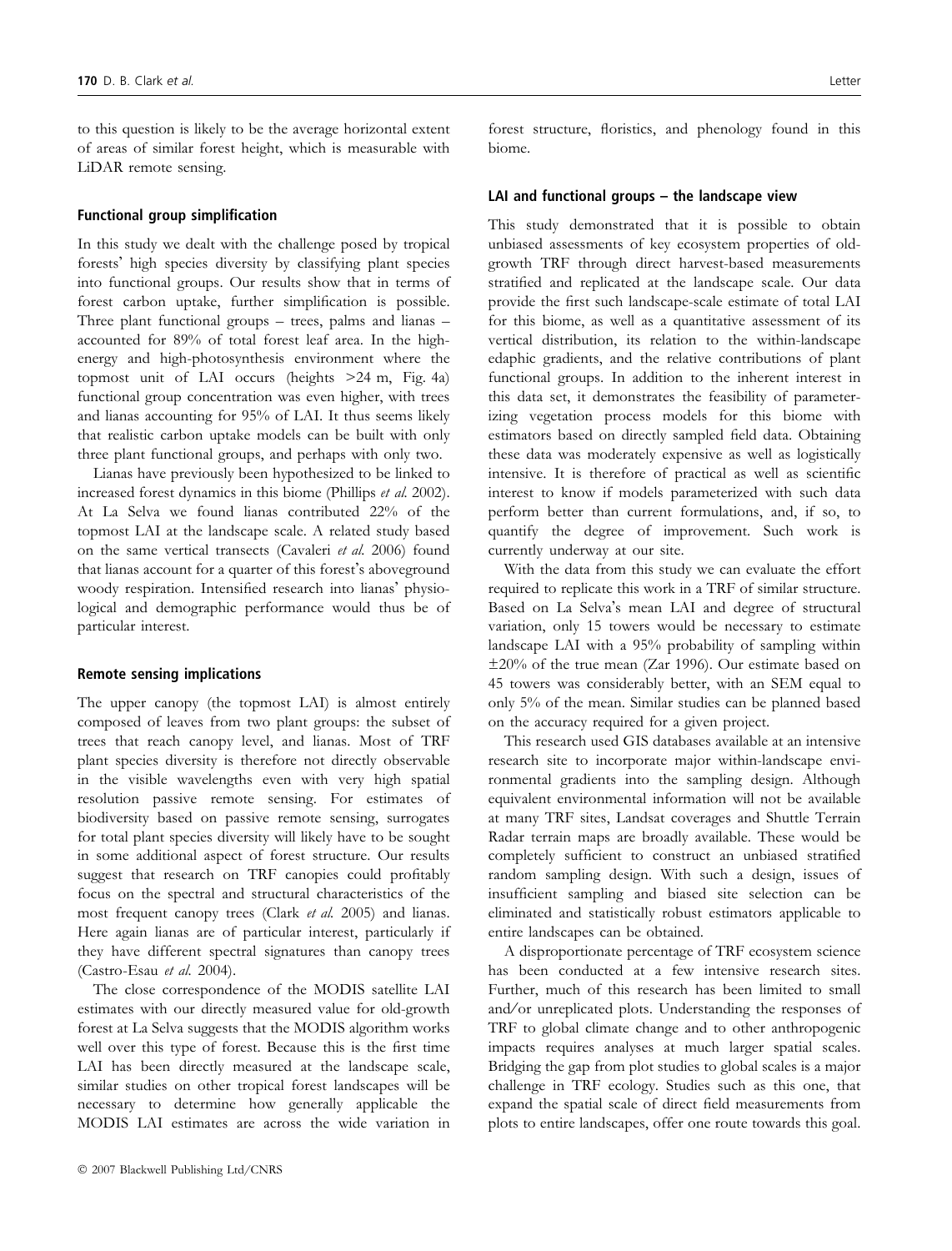# ACKNOWLEDGEMENTS

We gratefully acknowledge financial support by the U.S. National Science Foundation (Geosciences #0223284). The TOWERS Project field crew and technicians worked under challenging field conditions to construct 72 towers over 2.5 years with no serious accidents; we appreciate their hard and careful work as well as that of the laboratory staff and forest technicians Leonel Campos and William Miranda. We thank Rudy King for advice on statistics and OTS for many types of help, particularly Don Isaías Alvarado for construction advice and Ms Cynthia Rossi for GIS assistance and LiDAR data processing. James Kellner, Jerome Chave and two anonymous referees provided useful comments on the manuscript.

## **REFERENCES**

- Aragão, L.E.O., Shimabukuro, Y.E., Espírito Santo, F.D.B. & Williams, M. (2005). Landscape pattern and spatial variability of leaf area index in Eastern Amazonia. For. Ecol. Manage., 211, 240–256.
- Asner, G.P., Scurlock, J.M.O. & Hicke, J.A. (2003). Global synthesis of leaf area index observations: implications for ecological and remote sensing studies. Global Ecol. Biogeogr., 12, 191–205.
- Baker, P.J. & Wilson, J.S. (2000). A quantitative technique for the identification of canopy stratification in tropical and temperate forests. For. Ecol. Manage., 127, 77–86.
- Betts, R.A., Falloon, P.D., Goldewijk, K.K. & Ramankutty, N. (2007). Biogeophysical effects of land use on climate: model simulations of radiative forcings and large-scale temperature change. Agric. For. Meteorol., 142, 216-233.
- Borchers, J., Chaney, J., Fisher, H., Fox, S., Haxeltine, A., Janetos, A. et al. (1995). Vegetation/ecosystem modeling and analysis project (VEMAP): assessing biogeography and biogeochemistry models in a regional study of terrestrial ecosystem responses to climate change and CO2 doubling. Global Biogeochem. Cycles, 9, 407–437.
- Castro-Esau, K.L., Sánchez-Azofeifa, G.A. & Caelli, T. (2004). Discrimination of lianas and trees with leaf-level hyperspectral data. Remote Sens. Environ., 90, 353-372.
- Cavaleri, M.A., Oberbauer, S.F. & Ryan, M.G. (2006). Wood CO<sub>2</sub> efflux in a primary tropical rain forest. Global Change Biol., 12, 2442–2458.
- Clark, D.B. & Clark, D.A. (2000). Landscape-scale variation in forest structure and biomass in a tropical rain forest. For. Ecol. Manage., 137, 185–198.
- Clark, D.B., Clark, D.A., Rich, P.M., Weiss, S. & Oberbauer, S.F. (1996). Landscape-scale distribution of understory light and forest structure in a neotropical lowland rain forest. Can. J. For. Res., 26, 747–757.
- Clark, D.B., Clark, D.A. & Read, J.M. (1998). Edaphic variation and the mesoscale distribution of tree species in a neotropical rain forest. J. Ecol., 86, 101–112.
- Clark, M.L., Roberts, D.A. & Clark, D.B. (2005). Hyperspectral discrimination of tropical rain forest tree species at leaf to crown scales. Remote Sens. Environ., 96, 375-398.
- Connell, J.H., Lowman, M.D. & Noble, I.R. (1997). Subcanopy gaps in temperate and tropical forests. Austr. J. Ecol., 22, 163–168.
- Espeleta, J.F. & Clark, D.A. (2007). Multi-scale variation in fineroot biomass in a tropical rain forest: a seven-year study. Ecol. Monogr., 77, 377–404.
- Field, C.B., Behrenfeld, M.J., Randerson, J.T. & Falkowski, P. (1998). Primary production of the biosphere: integrating terrestrial and ocean components. Science, 218, 237–240.
- Geron, C., Guenther, A., Greenberg, J., Loescher, H.W., Clark, D. & Baker, B. (2002). Biogenic volatile organic compound emissions from a lowland tropical wet forest in Costa Rica. Atmos. Environ., 36, 3793–3802.
- Gower, S.T., Kucharik, C.J. & Norman, J.M. (1999). Direct and indirect estimation of leaf area index, f<sub>APAR</sub> and net primary production of terrestrial ecosystems. Remote Sens. Environ., 70, 29–51.
- Hartshorn, G.S. & Hammel, B.E. (1994). Vegetation types and floristic patterns. In: La Selva: Ecology and Natural History of a Neotropical Rain Forest (eds McDade, L.A., Bawa, K.S., Hespenheide, H.A. & Hartshorn, G.S.). University of Chicago Press, Chicago, IL, pp. 73–89.
- König, N. & Fortmann, H. (1996a). Proenvorbereitungs-, Untersuchungsund Elementbestimmungs-Methoden des Umweltanalytik-Labors der Niedersächischen Forstlichen Versuchsansalt und des Zentrallabor II des<br>Forschungszentrums Waldokösysteme. Teil 1: Elemen-Forschungszentrums tbestimmungsmethoden A-M. Berichte des Forschungszentrums Waldokösysteme, Reihe B Bd. 46.
- König, N. & Fortmann, H. (1996b). Proenvorbereitungs-, Untersuchungs- und Elementbestimmungs-Methoden des Umweltanalytik-Labors der Niedersächischen Forstlichen Versuchsansalt und des Zentrallabor II des Forschungszentrums Waldokösysteme. Teil 2: Elementbestimmungsmethoden N-Z und Sammelanhänge. Berichte des Forschungszentrums Waldokösysteme, Reihe B Bd. 47.
- LeBlanc, S.G., Chen, J.M., Fernandes, R., Deering, D.W. & Conley, A. (2005). Methodology comparison for canopy structure parameters extraction from digital hemispherical photography in boreal forests. Agric. For. Meteorol., 129, 187–207.
- Lefsky, M.A., Cohen, W.B., Parker, G.G. & Harding, D.J. (2002). Lidar remote sensing for ecosystem studies. Bioscience, 52, 19-30.
- Leuschner, C., Voß, S., Foetzki, A. & Clases, Y. (2006). Variation in leaf area index and stand leaf mass of European beech across gradients of soil acidity and precipitation. Plant Ecol., 182, 247-258.
- Lieberman, D., Hartshorn, G.S., Lieberman, M. & Peralta, R. (1990). Forest dynamics at La Selva Biological Station, 1969– 1985. In: Four Neotropical Rainforests (ed. Gentry, A.H.). Yale University Press, New Haven, CT, pp. 509–521.
- Loescher, H.W., Oberbauer, S.F., Gholz, H.L. & Clark, D.B. (2003). Environmental controls on net ecosystem-level carbon exchange and productivity in a Central American tropical wet forest. Global Change Biol., 9, 396–412.
- Lovelock, C.E., Wright, S.F. & Nichols, K.A. (2004). Using glomalin as an indicator for arbuscular mycorrhizal hyphal growth: an example from a tropical rain forest soil. Soil Biol. Biochem., 36, 1009–1012.
- Malhi, Y., Meir, P. & Brown, S. (2002). Forests, carbon and global climate. Philos. Trans. R. Soc. London, 360, 1567–1591.
- McWilliam, A.-L.C., Roberts, J.M., Cabral, O.M.R., Leitao, M.V.B.R., de Costa, A.C.L., Maitelli, G.T. et al. (1993). Leaf area